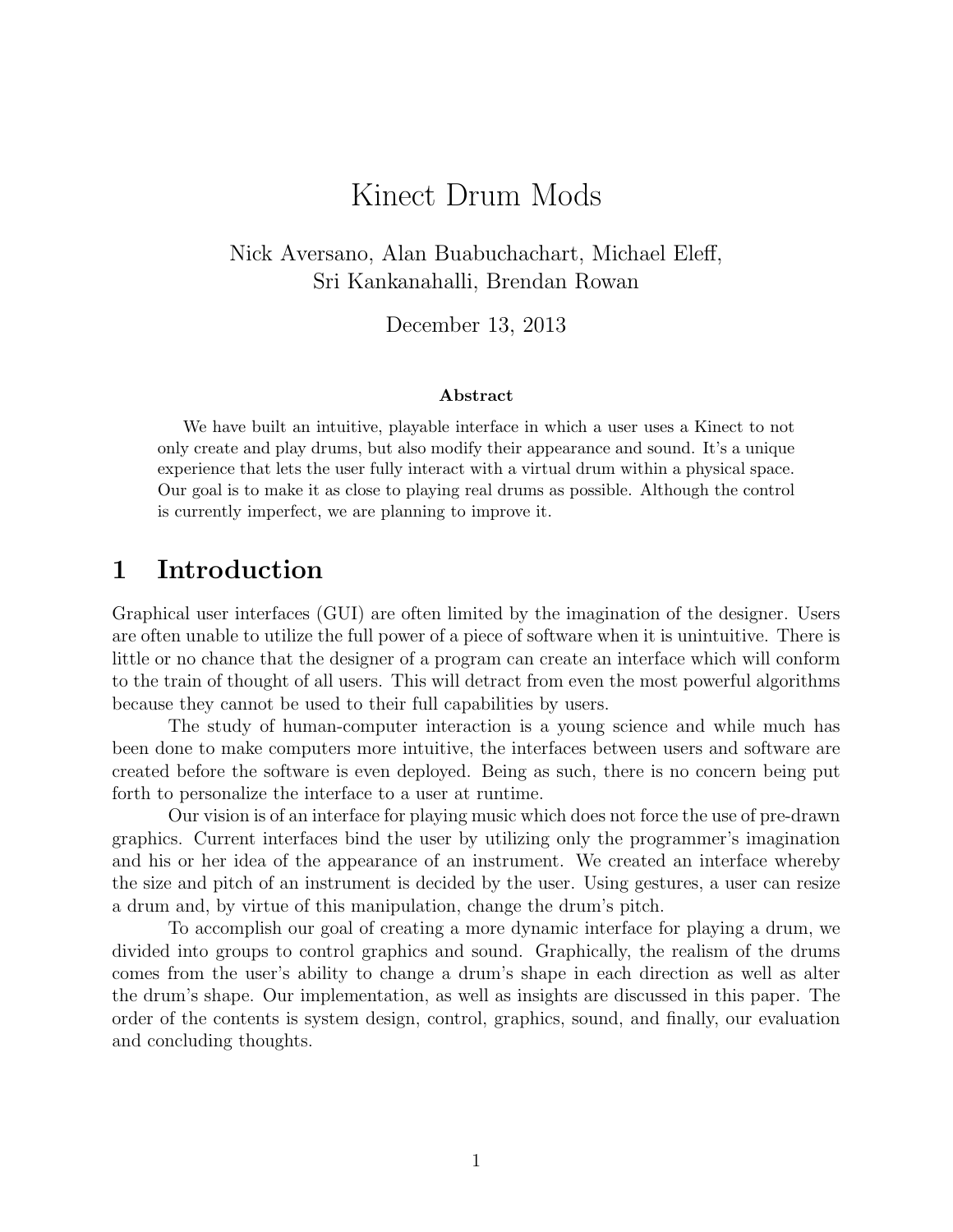### 2 Related Work

Prior research has been done on creating customizable interfaces with the Microsoft Kinect. Microsoft Research has developed BodyAvatar, a system that allows users to create free-form, customizable avatars that can be attached to the body.<sup>1</sup> In essence, BodyAvatar allows the user to become the avatar as opposed to the user creating an avatar in a separate environment entirely. The user is able to edit their avatar in real-time and the avatar is by default attached to an image of the users body, through the Kinect's technology. Furthermore, the user can detach certain body parts from the avatar, thus creating other extremities like a tail or hair. Because body parts can be detached and reattached in the system, other body parts can be binded to certain areas of the avatar which allows for stretchable or compactable components. The avatar can also be colored, allowing for unique views of the same shape. Users might want to color their avatar to be their favorite color or give their avatar eyes.

Similar to Microsoft Research's BodyAvatar, University of Purdue's Shape-It-Up<sup>2</sup> and Handy-Potter<sup>3</sup> take advantage of the Kinect to manipulate 3D object using hand motions. However, they took it a step further by also integrating gesture detection to allow for more complex control. They achieved this by using machine learning algorithms to classify the different gestures. As a result, they were able to create controls that are more intuitive and feature-rich than those of our current system.

Recent work has been done at Hack Duke, where Duke University students created Air Instruments, a Kinect application that allows for users to play air instruments such as drums and guitar.<sup>4</sup> Similar to the game Rock Band, the instruments on screen are prerendered such that the user has no customization options. However, Air Instruments successfully allowed for different instruments to be played, which could be through strumming or banging drums, at a single time.

### 3 Procedure

Our application is built using Windows Presentation Foundation (WPF). WPF is a graphical subsystem for rendering user interfaces in Windows-based applications. We decided to use WPF instead of a simpler system (e.g. Windows Form ) because it allowed us to render 3D graphics without requiring external libraries such as OpenGL.

Our application is split into 4 main components: system design, control, graphics, and sound. System design deals with the flow of the program and how different components communicate with each other. Control deals with how the user interacts with the drums. Graphics deals with how we represent the drum on the screen. Finally, sound deals with how we output the sound based on the shape of the drum.

<sup>1</sup>Zhang, Yupeng, et al. "BodyAvatar: creating freeform 3D avatars using first-person body gestures." Proceedings of the 26th annual ACM symposium on User interface software and technology. ACM, 2013.

<sup>2</sup>Murugappan, Sundar, HaiRong Liu, and Karthik Ramani. "Shape-It-Up: Hand gesture based creative expression of 3D shapes using intelligent generalized cylinders." Computer-Aided Design (2012).

<sup>3</sup>Murugappan, Sundar, Cecil Piya, and Karthik Ramani. "Handy-Potter: Rapid Exploration of Rotationally Symmetric Shapes Through Natural Hand Motions." Journal of computing and information science in engineering 13.2 (2013).

<sup>&</sup>lt;sup>4</sup>Browne, et al. "Air Instruments." *Hacker League*. 17 November 2013. Web.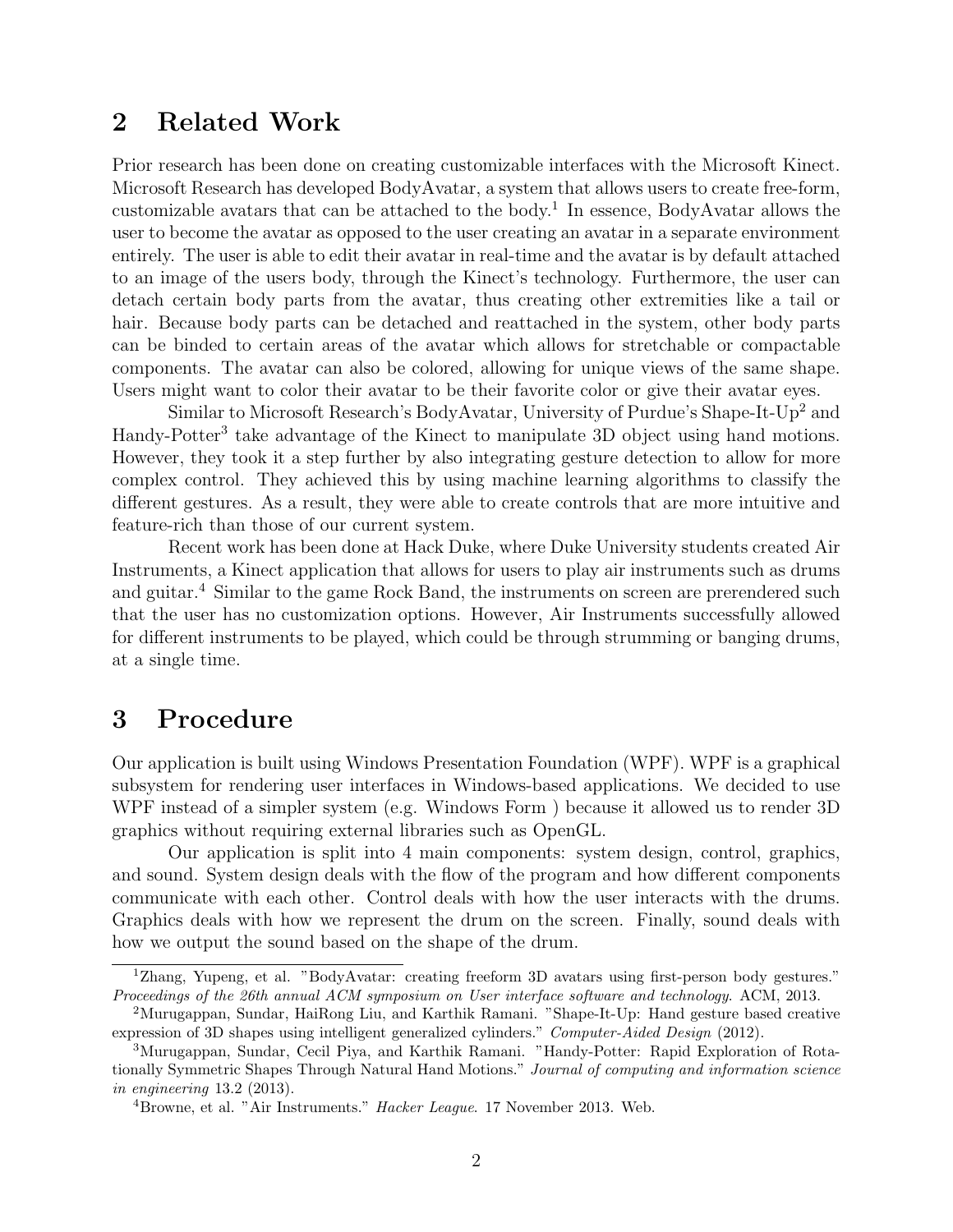#### 3.1 System Design



Figure 1: Overall system design

Figure 1 illustrates the overall design of our application. We started with a WPF window and added 3 different layers on top: the mirror layer, the skeleton layer, and the 3D drum layer. The mirror layer receives image data from the Kinect and displays it onscreen. The goal here was to make a user feel as if he/she is interacting with the drum in a physical space. The skeleton layer takes the tracking joint data, converts it from 3D coordinates into 2D coordinates, constructs a skeleton from all the joints, and displays it on the screen. The skeleton layer acts like an avatar for the users without actually replacing them (since we don't want to disengage the user from the physical space) and helps the user understand how he/she can interact with the virtual space. Once the skeleton layer finishes drawing, it sends the joint data over to the 3D drum layer. The 3D drum layer converts the data back into 3D coordinates, then performs a hit test on the joints with the drums, moving, resizing or playing them accordingly. The conversion from 3D to 2D and back to 3D were necessary because the Kinect outputs 3D data, but skeletons are drawn into a 2D plane and the drums exist in a 3D plane. The application is an event-based application, so all sending and recieving of data was done through event handling.

#### 3.2 Control

Figure 2 shows the various hit boxes we have for each drum. By touching the top with his/her right hand and the bottom with his/her left hand, the user can resize the height of the drum. To move the drum, the user simply touches the body with his/her left hand, holds onto the drum, and moves it to a desired location. To stop moving the drum, the user can touch any location on the drum with his/her right hand to release it. The user can also independently change the diameter of the top and the bottom of the drum by using both hands to simultaneously touch TL and TR or BL and BR, then moving their hands to resize accordingly. To play the drum, users simply hit the top with their left or right hand from any location above the drum.

One of the main challenges we faced with the controls was the fact that we are limited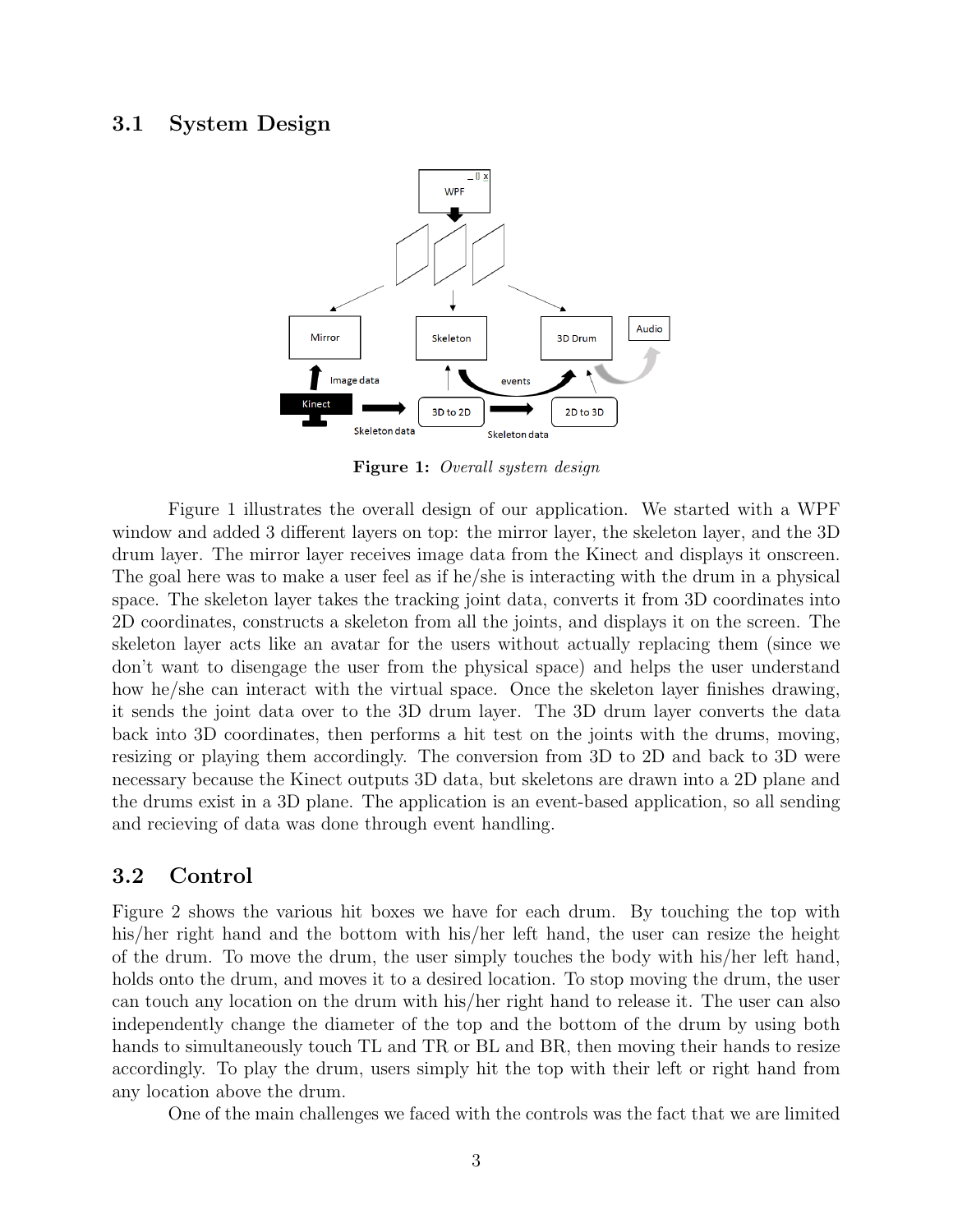

Figure 2: Control hit boxes

to only joint data, so we can't perform gesture detection. Without gestures, we can only use basic motions to manipulate the drum. This led to a problem of conflicting motions, where similar motions perform different tasks. For example, to move a drum, the user touches the body with his/her left hand and moves it, but the user can also play the drum with his/her left hand by touching the top. If the user's hand moves through the top to the body while trying to play the drum then he/she will start moving the drum. We tried to fix this by implementing a cooldown period where the user can't move the drum right after playing it. Although this alleviated the problem somewhat, it wasn't able to get rid of it entirely. We are still investigating why.

### 3.3 Graphics



Figure 3: Light source and camera positions within 3D plane

Before creating the 3D version of our program, we first experimented with a 2D version where the user interacted with a simple square. Everything was easy and straightforward in the 2D world, but moving to a 3D version introduced many more challenges. We now had to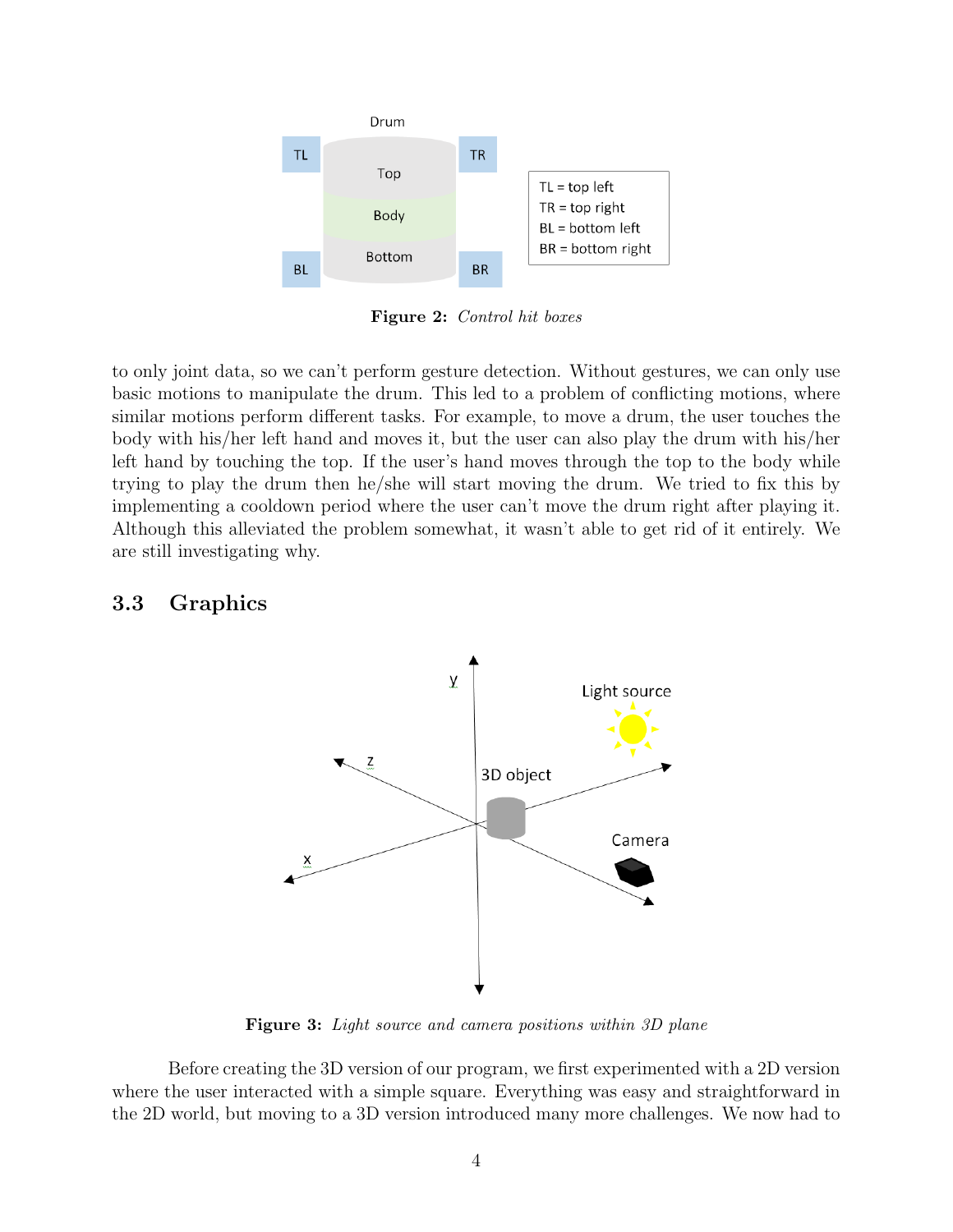deal with the camera, light sources, mesh construction, object surface, and 3D coordinates.

2D coordinates start from the top left coordinate (0,0), only expanding down and to the right. However, 3D coordinates start from an arbitrary origin point  $(0,0,0)$  and expand in all directions. To find the proper origin, we had to set up the virtual camera correctly. If the camera points a bit to the left or a bit to the right, the user can't see anything; however, if it points dead straight into  $(0,0,0)$ , the 3D world looks unnatural. Once we set up the camera correctly, the user still won't be able to see any object without a virtual light source. We also had a similar problem with the light source, where we had to set it up at a correct position. If the position is off, then the light shines strangely, and objects look too bright or too dark) The way the light reflects on an object's surface also depends on how we calculate the normal of the points on the object, so we had to get that working correctly as well.

A 3D object consists of a collection of triangles in 3D space. To construct a 3D drum, we created a set of 3D points and connected them in triangles such that the object looks like a drum; we based our 3D drum on a cylinder to help simplify the process. Once we have a cylinder, we can dynamically modify it (e.g. changing its height and radius).

#### 3.4 Sound

The main problem within the sound portion of this project was changing the pitch of a drum based on its size. The pitch change needed to be dynamic and on the fly, with little to no delay between the user hitting the drum and sound playing, so instead of changing the actual pitch of the drum sample (which would involve fairly intensive calculations, such as a Fast Fourier Transform) we modify the sample's playback rate. This has a similar effect, but with the caveat that it also affects the length of the sample; for example, if the drum plays at twice its original pitch, the sample will also be half of its original length. For the purposes of this project, however, we found that this was acceptable.

When implementing this in practice, we first copy the original drum sample (a 44100Hz .wav file of a snare) over to a new sound stream. Then, we change the playback rate in the stream header, according to the following multiplier:

$$
R=44100*(1-(\frac{s-m}{M-m}))
$$

where R is the new playback rate, s is the size of the drum, M is the maximum drum size, and m is the minimum drum size. This has the effect of making bigger drums have a lower playback rate (and thus a lower pitch), and smaller drums have a higher playback rate (and thus a higher pitch). We then play this new stream's sound. This entire process is essentially instantaneous after the user hits the drum.

One main limitation of the program's sound system is that it can't play multiple sounds at a time; each time a drum is played, it interrupts all other drum sounds that are still playing. Thus, fast or complex drum loops are essentially impossible to create with this interface. This is because the program uses Microsoft's native SoundPlayer interface, which doesn't support playing multiple sounds at once; some possible solutions would be to use DirectSound instead, or an open-source external library such as NAudio.